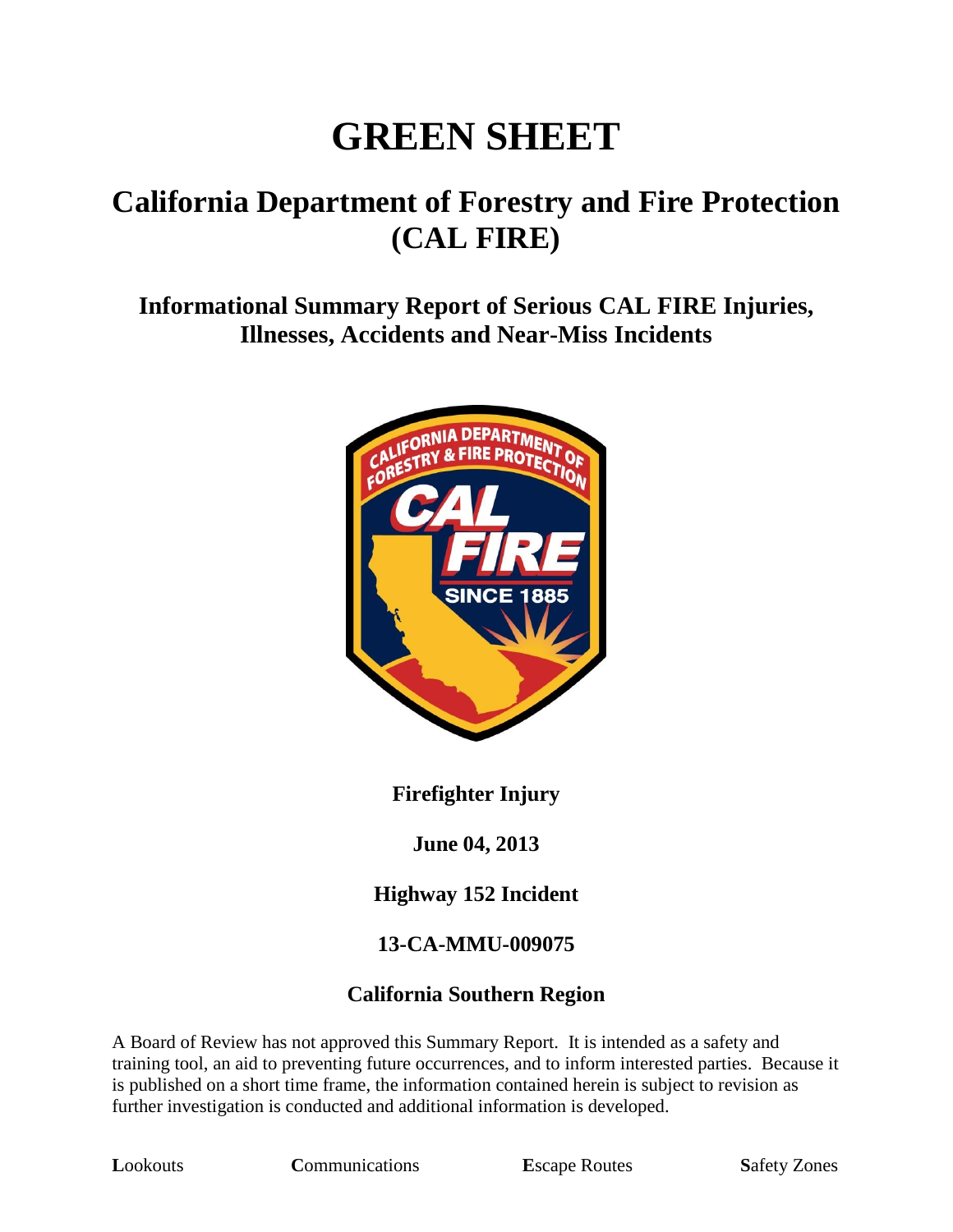# **SUMMARY**

On June 4, 2013, at 1620 hours Copter 406 was assigned to the Highway 152 Incident in the Madera/Mariposa/Merced Unit (MMU). While engaged in firefighting activities a Fire Fighter I (FFI) assigned to Copter 406 experienced leg cramps. After being released from the incident, a recommendation was made for Copter 406 to fly to Hollister Air Attack Base for further medical evaluation of the FFI.

## **CONDITIONS**

The weather was Temp 88-90 degrees, RH 24%, NW wind gusting to 30 mph, Steep Terrain 40%-45%, burning in grass oak woodland; fuel model 1.

## **SEQUENCE OF EVENTS**

On June 4, 2013, at 1544 hours, Copter 406 with crew was dispatched to the Highway 152 Incident in the Los Banos area of the MMU. At approximately 1620 hours Copter 406 arrived at scene and the Helitack crew was assigned to Division A hot spotting ahead of an engine company. The fire was burning in grass oak woodland; fuel model 1.

After two hours of firefighting activities, forward progress of the fire was mitigated and the Helitack crew started back towards their deployment site securing the line and mopping up as they returned. At approximately 1745 hours the FFI started to experience leg cramps and notified the Fire Captain. The FFI was instructed to open his nomex shirt and was provided water and Gatorade.

During initial assessment the FFI stated he was still experiencing leg cramps but stated he was okay. The Fire Captain on the ground notified Copter 406 of the FFI condition. Copter 406 notified AA460 who then advised the Incident Commander. It was determined that EMS was not needed and Copter 406 was released back to BEU. Air attack 460 recommended Copter 406 fly to Hollister Air Base (HAAB) where they would rendezvous with Engine 4666 to reevaluate the FFI. Upon arrival at HAAB the FFI condition was reevaluated and the Fire Captain made the determination to transport the FFI to the hospital by way of state utility.

The FFI was treated for dehydration, evaluated and held overnight for observation.

## **INJURIES/DAMAGES**

FFI returned to full duty with no restrictions.